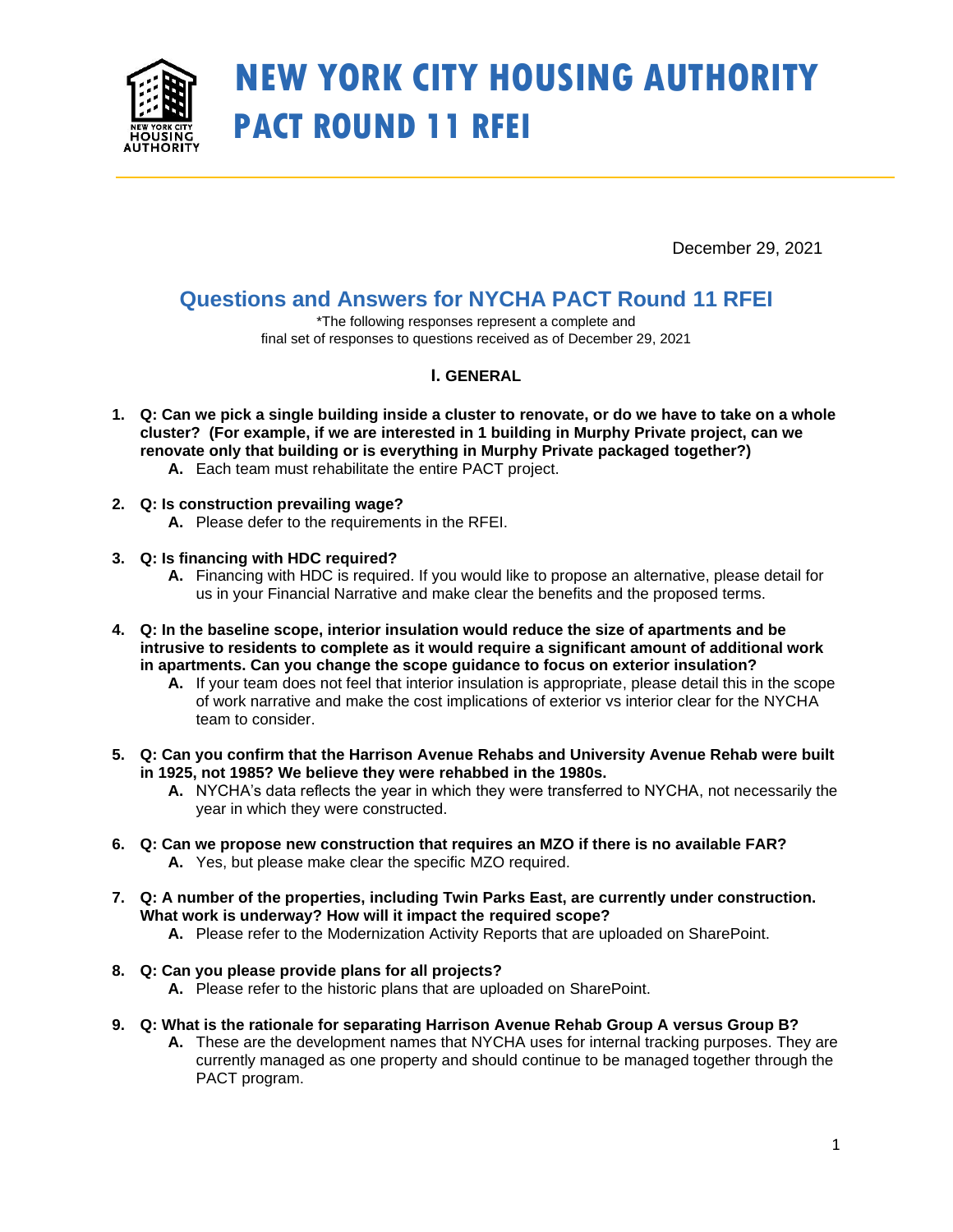#### **10. Q: Please elaborate on your cooling system requirements for the baseline scope.**

- **A.** At this point in time, please refer to the guidance provided in the RFEI exhibit.
- **11. Q: Please confirm if you want solar on all buildings in the comprehensive scope regardless of return on investment. Some roofs may not be suitable for solar installation.** 
	- **A.** If you do not find a roof to be suitable for solar installation, you can exclude from the scope. However please detail the rationale in your narrative.
- **12. Q: Will resident review committees include residents from each building/development in the scattered site projects?** 
	- **A.** Yes to the extent possible resident review committees will be as representative of the entire project cluster of sites included in a project.

#### **13. Q: Please provide buildings plans for all buildings.**

- **A.** Please refer to the historic plans and maps that are uploaded on SharePoint.
- **14. Q: Please provide available lead, asbestos, and mold reports for all buildings.** 
	- **A.** These reports are unavailable at this time and will be provided at designation.
- **15. Q: Are there existing or historical laundry facilities in any buildings?** 
	- **A.** Please refer to the historic plans that are uploaded on SharePoint.
- **16. Q: Do existing social service providers have needs assessment surveys that share additional information about residents?** 
	- **A.** We are not aware of any needs assessments conducted by social service providers for these communities.

#### **17. Q: Please provide information on condition of all roofs.**

- **A.** Please refer to the Modernization Activity Reports and the Public Housing Assessment System (PHAS) reports that are uploaded on SharePoint.. Additionally, the reference the Scope of Work Summary and Menu.
- **18. Q: Should all community facility and commercial space be included in our scope? If so, what work should be completed?** 
	- **A.** Yes, work should be completed over the course of construction.
- **19. Q: Exhibit C says that electric bill is paid by residents. Please elaborate on what this means. Should we still include shadow metering? Should we anticipate that residents will continue to pay for their electricity if they are currently paying?**
	- **A.** Yes residents currently paying electricity will continue to pay. Note that if residents at a site pay for electricity, this is noted in the Underwriting Template.

#### **20. Q: Please provide all building plans and elevations.**

**A.** Please refer to the historic plans that are uploaded on SharePoint.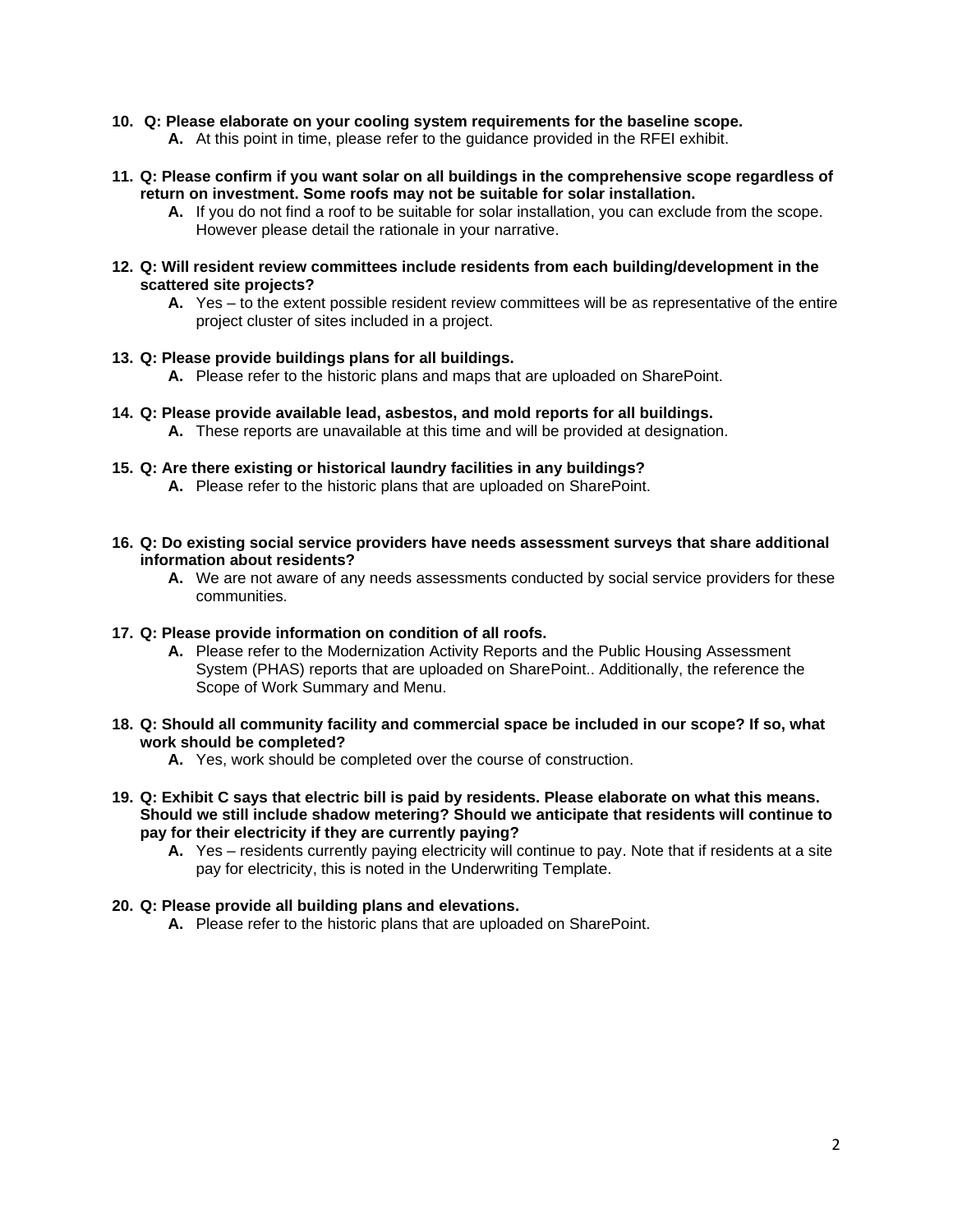#### **II. JACKIE ROBINSON & HARLEM SCATTERED SITES**

- **21. Q: Please provide drawings for all projects and buildings.**
	- **A.** Please refer to the historic plans that are uploaded on SharePoint.
- **22. Q: Please provide a listing of buildings which are individually-metered and which buildings are master-metered.**
	- **A.** This information is not available at this time.
- **23. Q: Please provide list of laundry rooms and community rooms by building. A.** The information we are able to share at this time has been included in the Property Profiles.
- **24. Q: Please provide list of storerooms by building or other available spaces that could be converted into resident association office space.**

**A.** The information we are able to share at this time has been included in the Property Profiles.

**25. Q: Please provide list of Community Space that is not currently occupied by a service provider?**

**A.** The information we are able to share at this time has been included in the Property Profiles.

- **26. Q: Please provide the number of elevators by building. A.** Please refer to the Building Systems –Elevator Data uploaded on SharePoint.
- **27. Q: Please list the number of boilers by building, age of boilers & fuel type A.** This information is not available at this time.
- **28. Q: Please list the number of parking spaces by building. A.** This information is not available at this time.
- **29. Q: Please provide number of separate entrances by building.**
	- **A.** Please refer to the historic plans that are uploaded on SharePoint, the triangles represent the locations of residential entrances.
- **30. Q: Please provide list of buildings with exterior seating and/or play areas and equipment.**
	- **A.** This information is not available at this time.
- **31. Q: Please provide the current electrical service (AMP's) in each.**

**A.** This information is not available at this time.

- **32. Q: Please provide square footage of roofs for all buildings. A.** Please refer to the building plans on SharePoint for all available information.
- **33. Q: Please provide us with latest PHAS reports for the projects. A.** Please refer to the PHAS reports uploaded on SharePoint.
- **34. Q: Please provide us with any gas outages for the projects.**
	- **A.** This information is not available at this time.
- **35. Q: Do any of the projects generate parking income?**
	- **A.** If so, this information is detailed in the Underwriting Template.
- **36. Q: Can QWBE be provided?**
	- **A.** Please refer to the historic plans that are uploaded on SharePoint.
- **37. Q: Please provide us with a list of 504 handicapped compliance units by project? Do they meet the requirements in Senior buildings?**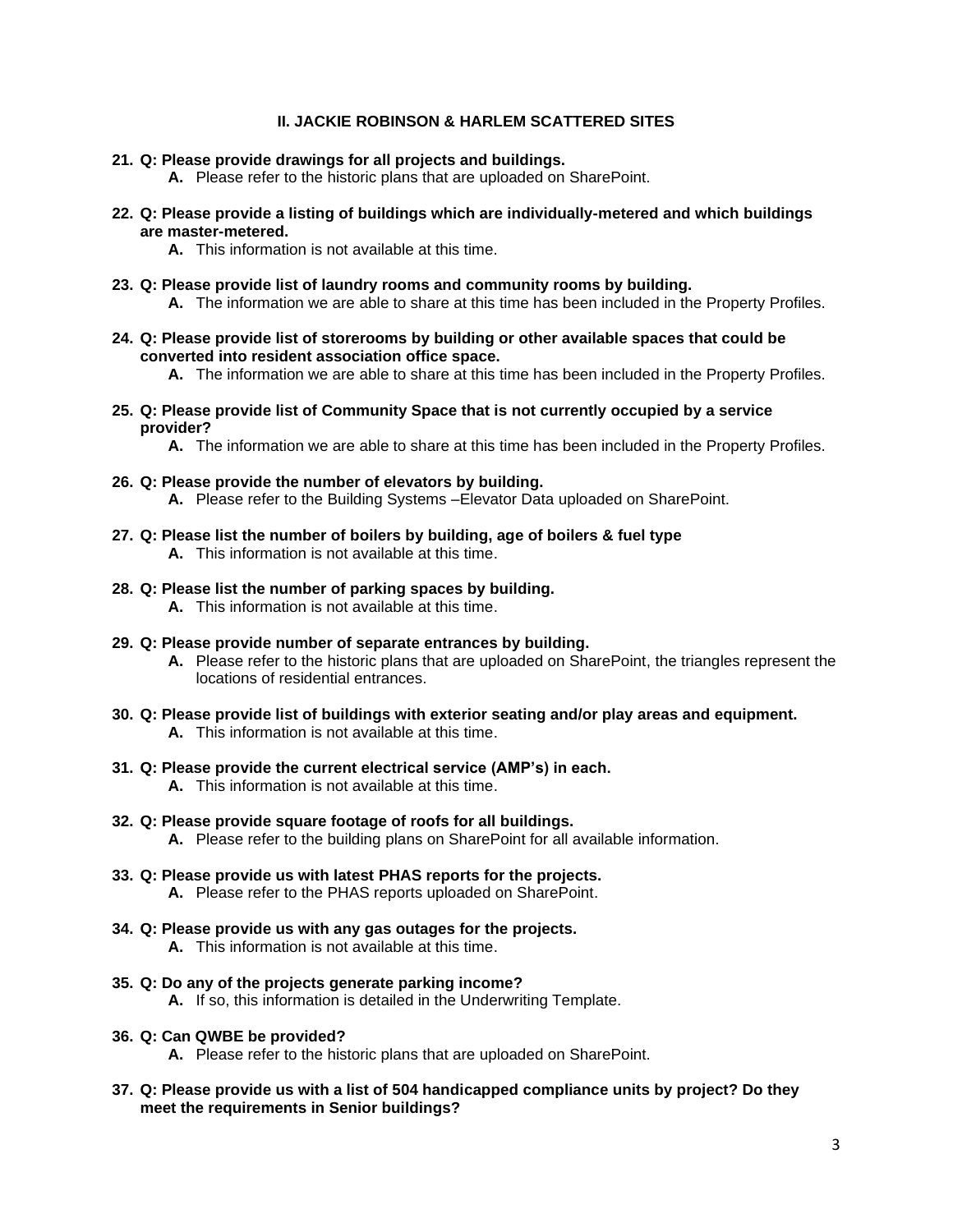- **A.** Please refer to the Accessibility Unit information that are uploaded on SharePoint.
- **38. Q: Do units in Senior Buildings contain any additional accessibility items even if not 504 compliant?**
	- **A.** Please refer to the Accessibility Unit information that are uploaded on SharePoint. This is all the information that can be made available at this time.
- **39. Q: Please provide a list of security cameras and equipment by building**
	- **A.** Please refer to the Security & CCTV Camera Data that are uploaded on SharePoint.
- **40. Q: Please provide a list of capital repairs/replacements (roof, boiler, window, etc.) in progress A.** Please refer to the Modernization Activity Reports that are uploaded on SharePoint.
- **41. Q: Are any projects Historic Tax Credit or Opportunity Zone eligible?**
	- **A.** Any Historic Tax Credit or Opportunity Zone eligibility is detailed in the RFEI.

#### **42. Q: Please provide any zoning requirements on the UPAC sites.**

- **A.** Respondents should consider any necessary zoning or land use actions that would be required to implement their proposals.
- **43. Q: Please provide any parking requirements that will remain on the UPAC sites.**
	- **A.** Parking requirements will be in line with existing zoning on site.
- **44. Q: Please provide any plans for community or other construction you may have for the UPAC sites.**
	- A. All available existing plans have been uploaded to the respective SharePoint drives for each site.
- **45. Q: Please clarify if the community facility at Jackie Robinson Houses is currently occupied. The Community Space Schedule in the Property Profiles lists SCAN as the occupant of the Cornerstone and an additional 4,160 SF as vacant. Is the 4,160 SF the Cornerstone or is it a separate space?**
	- **A.** The vacant 4,160 SF space is a separate space than the Cornerstone space. They merely share the same address.

#### **46. Q. When will existing conditions, plans be shared?**

**A.** See all available existing conditions on the SharePoint.

#### **47. Q. What does PIMS refer to?**

- **A.** Project Information Management System.
- **48. Q. There appears to be a room to the right of the entrance. Does that belong to the tenant association?**
	- **A.** This is a storage room.
- **49. Q. Is the community center currently vacant?**
	- **A.** All available information on this has been provided in the Property Profiles.
- **50. Q. Was the TA room previously a stroller storage ("PRAM") room?**
	- **A.** Yes, there is a Community Center. It is being utilize by SCAN.

#### **51. Q. Do many residents in the senior buildings have dogs?**

**A.** Some do, however less than 40 % of seniors at this site have pets.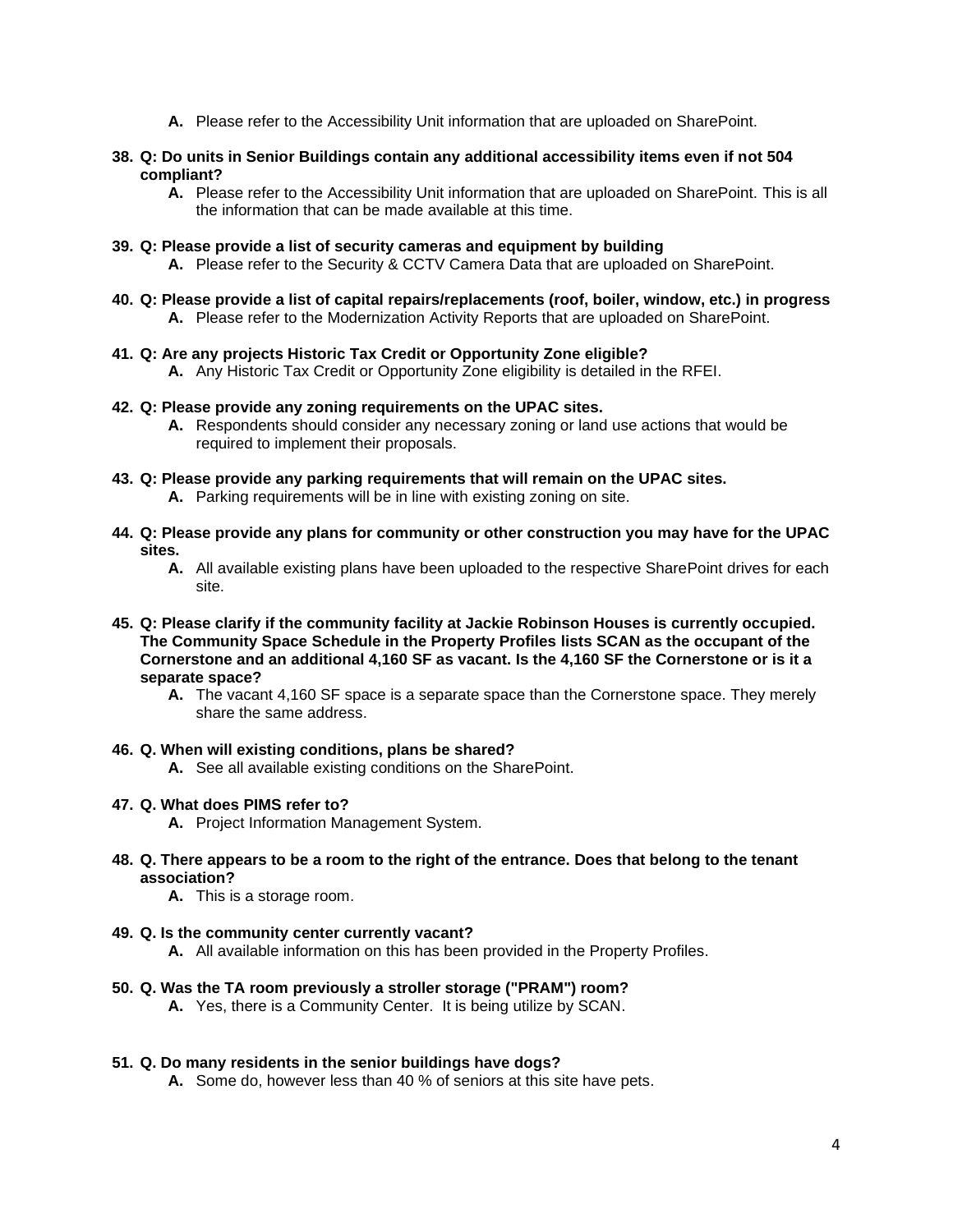#### **52. Q. When will building plans be made available?**

**A.** Please refer to the historic plans that are uploaded on SharePoint.

#### **III. MANHATTANVILLE**

- **53. Q: Please provide any plans for community or other construction you may have for the UPAC sites.**
	- **A.** Please refer to the historic plans that are uploaded on SharePoint.
- **54. Q. The property looks in good condition. Property Mgt, please talk about the last period of capital repairs. What was the process like? Any concerns from residents? If so what. A**. Brick pointing work is currently in progress. An extensive list of previous capital work performed can be provided during the Q&A follow-up.
- **55. Q. The property profile states "Boiler per Building" but lists 5 boilers and there are 6 buildings. Is there a central boiler plant?**

**A**. There is a central boiler plant in the basement of 1430 Amsterdam Avenue.

#### **IV. BOSTON SECOR, BOSTON ROAD PLAZA, MIDDLETOWN PLAZA**

**56. Q. Are there any maintenance issues at the Community Center at Middletown Plaza? A.** There are roof issues above the lunchroom.

#### **V. NORTHWEST BRONX SCATTERED SITES**

- **57. Q. What is the construction work on the roof at Twin Parks East?** 
	- **A.** All available information has been uploaded to the SharePoint file.
- **58. Q. What is the school age of the children in that school at Monterey? A.** This is a day care site.
- **59. Q. Any flooding from natural events like Ida?** 
	- **A.** There was a flood at building 270 and 1010.
- **60. Q. For NYCHA REDD: Should we include the school and community spaces in our scope?** 
	- **A.** The scope for community spaces and schools would be based on the capital need. Anything else would be considered elective work.
- **61. Q. When can we anticipate getting modernization reports and building plans?** 
	- **A.** Please refer to the Modernization Activity Reports that are uploaded on SharePoint.

#### **62. Q. What are the issues at 2663 Heath Ave?**

- **A.** The roof needs replacement and the elevators constantly break down. Roof fans were recently replaced.
- **63. Q. Is there a lot of water penetration to the apartments because of the roof (Bailey Ave. property)? If so, where/how many units?** 
	- **A.** The apartments on the 20<sup>th</sup> floor and the stairs typically get damaged.